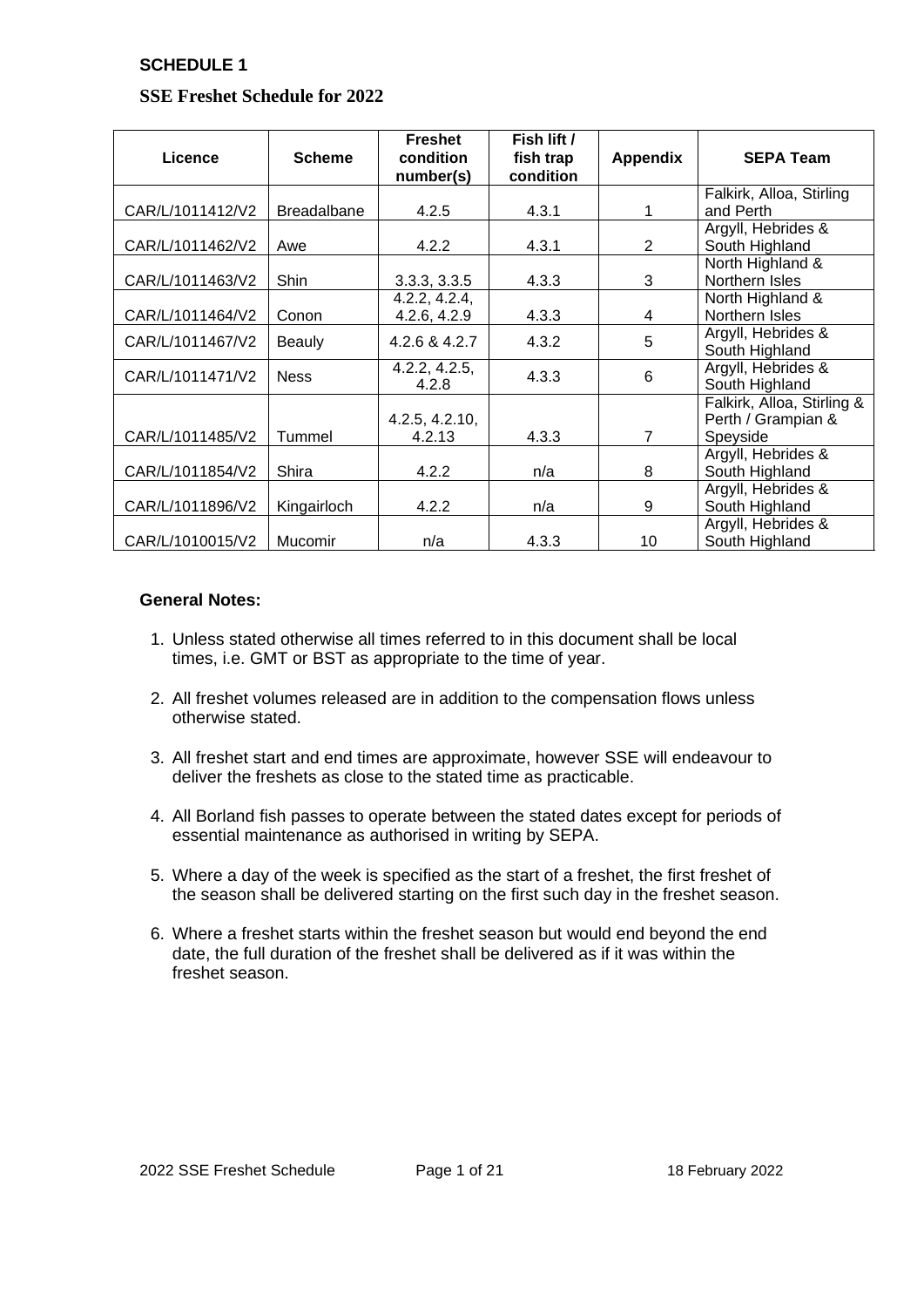### **CAR/L/1011412 V2 - Breadalbane**

## **FRESHETS**

**Licence condition – 4.2.5**

**NGR:** NN 5073 4200

**LOCATION:** Stronuich – River Lyon

**TOTAL AVAILABLE VOLUME:** 9,546,600 m<sup>3</sup> (in addition to compensation flows)

**FREQUENCY:** Release dates as specified below for 2022.

| <b>No</b>       | <b>Day</b> | <b>Date</b>     | <b>Month</b> |
|-----------------|------------|-----------------|--------------|
| 1               | Monday     | 11              | April        |
| $\overline{2}$  | Friday     | 22              | April        |
| $\overline{3}$  | Monday     | 02              | May          |
| $\overline{4}$  | Wednesday  | 11              | May          |
| $\overline{5}$  | Wednesday  | 18              | May          |
| $\overline{6}$  | Friday     | 27              | May          |
| $\overline{7}$  | Tuesday    | 31              | May          |
| $\overline{8}$  | Wednesday  | 08              | June         |
| $\overline{9}$  | Thursday   | 16              | June         |
| 10              | Monday     | 20              | June         |
| 11              | Friday     | 01              | July         |
| 12              | Wednesday  | 06              | July         |
| $\overline{13}$ | Friday     | 15              | July         |
| 14              | Thursday   | 21              | July         |
| 15              | Monday     | 25              | July         |
| 16              | Tuesday    | 02              | August       |
| $\overline{17}$ | Monday     | 08              | August       |
| 18              | Tuesday    | 16              | August       |
| 19              | Thursday   | 25              | August       |
| 20              | Thursday   | 01              | September    |
| $\overline{21}$ | Wednesday  | $\overline{07}$ | September    |
| $\overline{22}$ | Thursday   | 15              | September    |
| $\overline{23}$ | Friday     | 23              | September    |
| 24              | Tuesday    | 27              | September    |
| $\overline{25}$ | Tuesday    | 04              | October      |
| $\overline{26}$ | Wednesday  | 12              | October      |

### **Two additional freshets will be available for release at the request of SEPA. Five working days' notice will be given for their release.**

**FRESHETS PROFILE:** Freshet release commences at 15:00 on the stated day, continues for 20 hours, finishing at 11:00 the following day and releasing a total volume of 340,957 m<sup>3</sup>/day. 28 freshets lasting 20 hours are available per annum.

**TOTAL ALLOCATED VOLUME:** 9.546.796 m<sup>3</sup> per annum.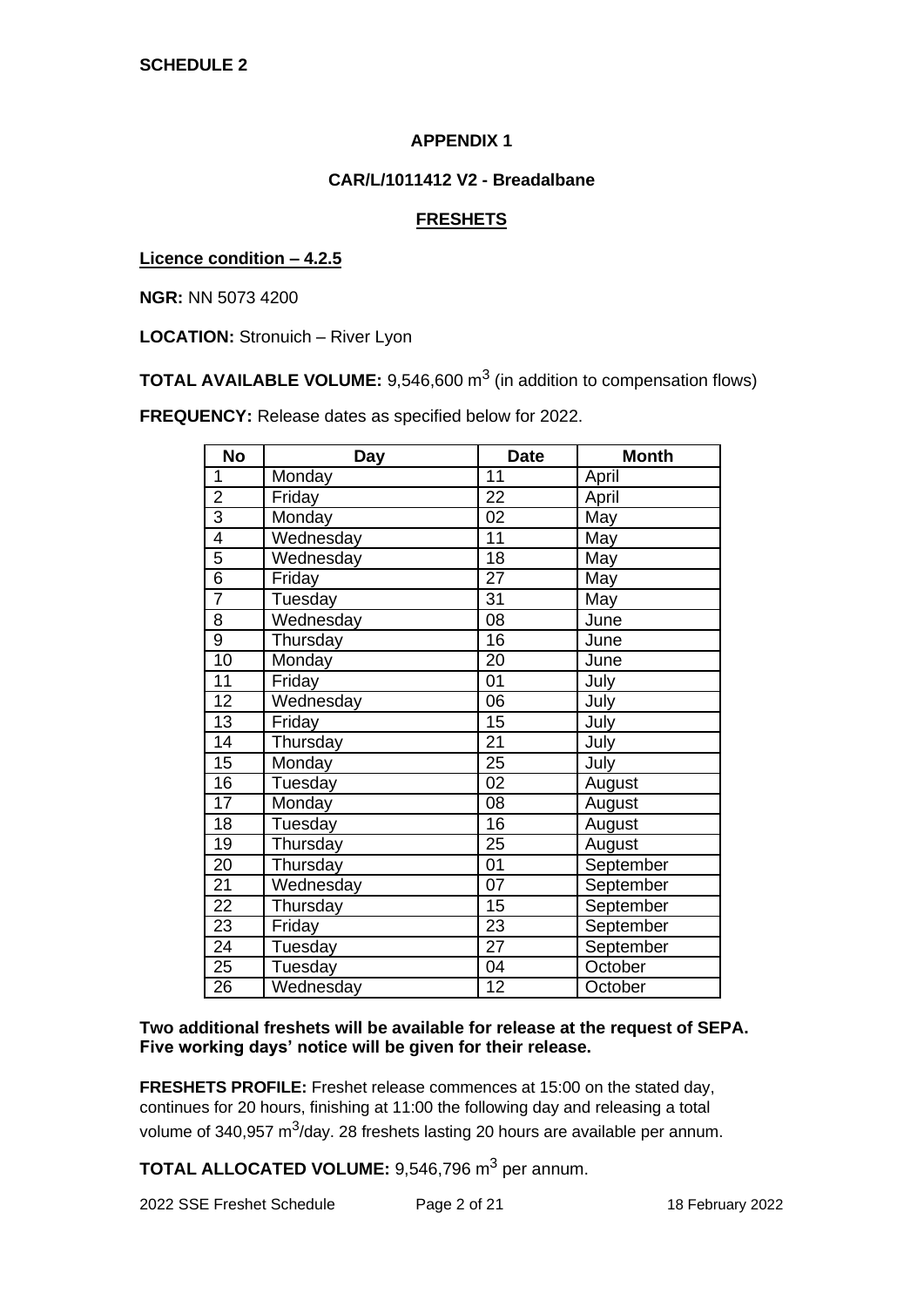### **BORLAND FISH PASSES**

**Licence condition – 4.3.1**

**NGR:** NN 5074 4192 **LOCATION:** Stronuich Dam

**OPERATING SEASON:** 1 April – 30 November (or following working day if 30 falls on a weekend or public holiday).

**NUMBER OF LIFTS PER DAY:** At least 3 lifts per day

**TIMING OF LIFTING PHASE:** During daylight where possible

**DURATION OF LIFTING PHASE:** 1 hour

**NGR:** NN 5437 3503 **LOCATION:** Lochay Fish Pass Weir

**OPERATING SEASON:** 1 March – 30 November (or following working day)

**NUMBER OF LIFTS PER DAY:** At least 3 lifts per day

**TIMING OF LIFTING PHASE:** During daylight where possible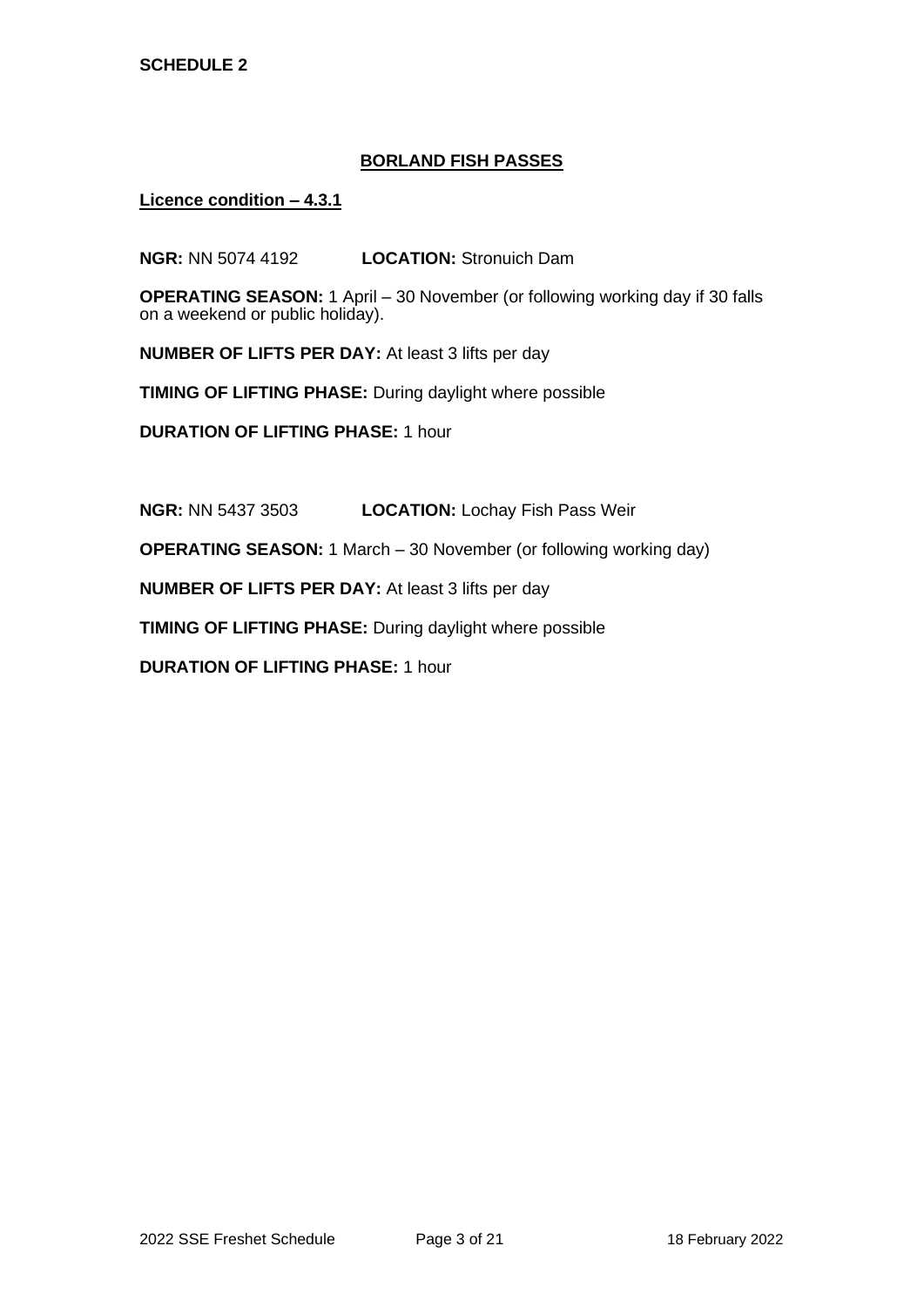### **CAR/L/1011462 V2/VN02 - Awe**

### **FRESHETS**

**Licence condition – 4.2.2**

**NGR:** NN 0453 2868 **LOCATION:** Loch Awe Barrage

**TOTAL AVAILABLE VOLUME:** 15,200,000m<sup>3</sup> (in addition to compensation flows)

**FRESHET SEASON:** 23 April – 23 December

**FREQUENCY:** The following freshet regime shall be delivered subject to the baseline compensation flow being amended in the Awe CAR licence and the annual compensation and freshet totals not being exceeded:

One freshet to be delivered on Saturday 23 April 2022. The freshet on this day shall deliver a volume of 300,000  $\mathrm{m}^3$  over a period of 12 hours, i.e. the total flow including the compensation flow shall be increased to the equivalent of 1,200,000  $m^3$ /day, starting at 08:00 and finishing at 20:00.

Two freshets to be delivered on Saturday 7 and Sunday 8 May 2022. The freshet on these days shall deliver a volume of  $300,000 \text{ m}^3$  over a period of 12 hours, i.e. the total flow including the compensation flow shall be increased to the equivalent of 1,200,000  $\text{m}^3$ /day, starting at 06:00 and finishing at 18:00 on each day.

One freshet starting at 08:00 on the last Sunday in July and August, each of these freshets shall deliver a volume of 500,000  $\text{m}^3$  over one day (24) hours) i.e. the total flow including the compensation shall be increased to 1,500,000  $\text{m}^3$ /day.

One freshet starting at 08:00 on the last Sunday in September. This freshet shall deliver a volume of 600,000  $m^3$  over one day (24 hours) i.e. the total flow including the compensation shall be increased to 1,500,000 m $3$ /day.

A total of six freshets, the first freshet commencing at 12:00 on the second Friday in October and commencing at 12:00 every second Friday thereafter. Where the sixth freshet would fall outside the freshet season above, it may be delivered earlier. Each freshet shall deliver a volume of 2.100,000  $\mathrm{m}^3$  over three days (72 hours) i.e. the total flow including the compensation shall be increased to 1,500,000 m $3/$ day.

# **TOTAL ALLOCATED VOLUME:** 18,000,000 m<sup>3</sup>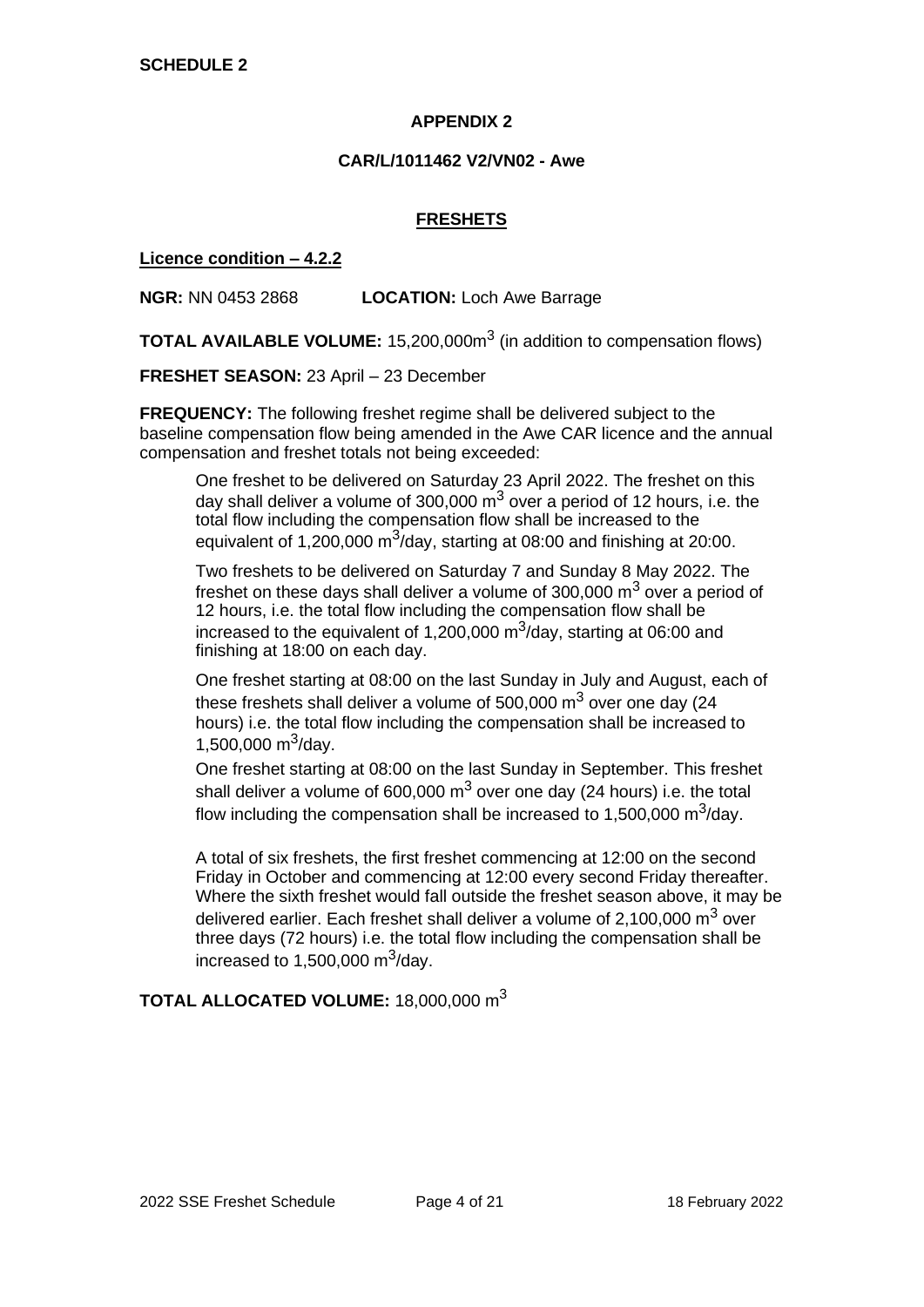### **SMOLT FRESHETS**

A 'smolt freshet' shall be released when the following conditions occur:

There are reliable reports of a build-up of smolts upstream of the Awe Barrage (this is likely to be by the fisheries board bailiff and/or fisheries trust biologist),

No main machine running at Inverawe because of insufficient water, No planned machine running at Inverawe due to insufficient water / forecast rainfall, and,

SSE receive a written request from SEPA that a release be made.

Each smolt freshet shall consist of the following actions:

The flow will be maintained at the current level, i.e. either the normal compensation flow or a lower flow, based on the inflow to Loch Awe (condition 4.2.3 of the licence allows that when the inflow to Loch Awe falls below 15.785 m<sup>3</sup>/s the outflow shall be equal to the inflow). All the flow, apart from the fish pass flow, shall be passed via the freshet gate.

The freshet will start on or about 19:00 and finish on or about 07:00 the following morning.

**Notwithstanding condition 4.2.3 of the licence which limits the required flow if the flows entering Loch Awe are less than 15.785 m<sup>3</sup> /s.**

### **BORLAND FISH PASSES**

**Licence condition – 4.3.1**

**NGR:** NN 0455 2870 **LOCATION:** Loch Awe Barrage

**OPERATING SEASON:** All year

**NUMBER OF LIFTS PER DAY:** 26 March – 30 September 4 per Day and 1 October – 25 March 2 per Day

**TIMING OF LIFTING PHASE:** From 26 March – 30 September, where possible, 3 during daylight and 1 at night. From 1 October to 25 March, 2 during daylight where possible.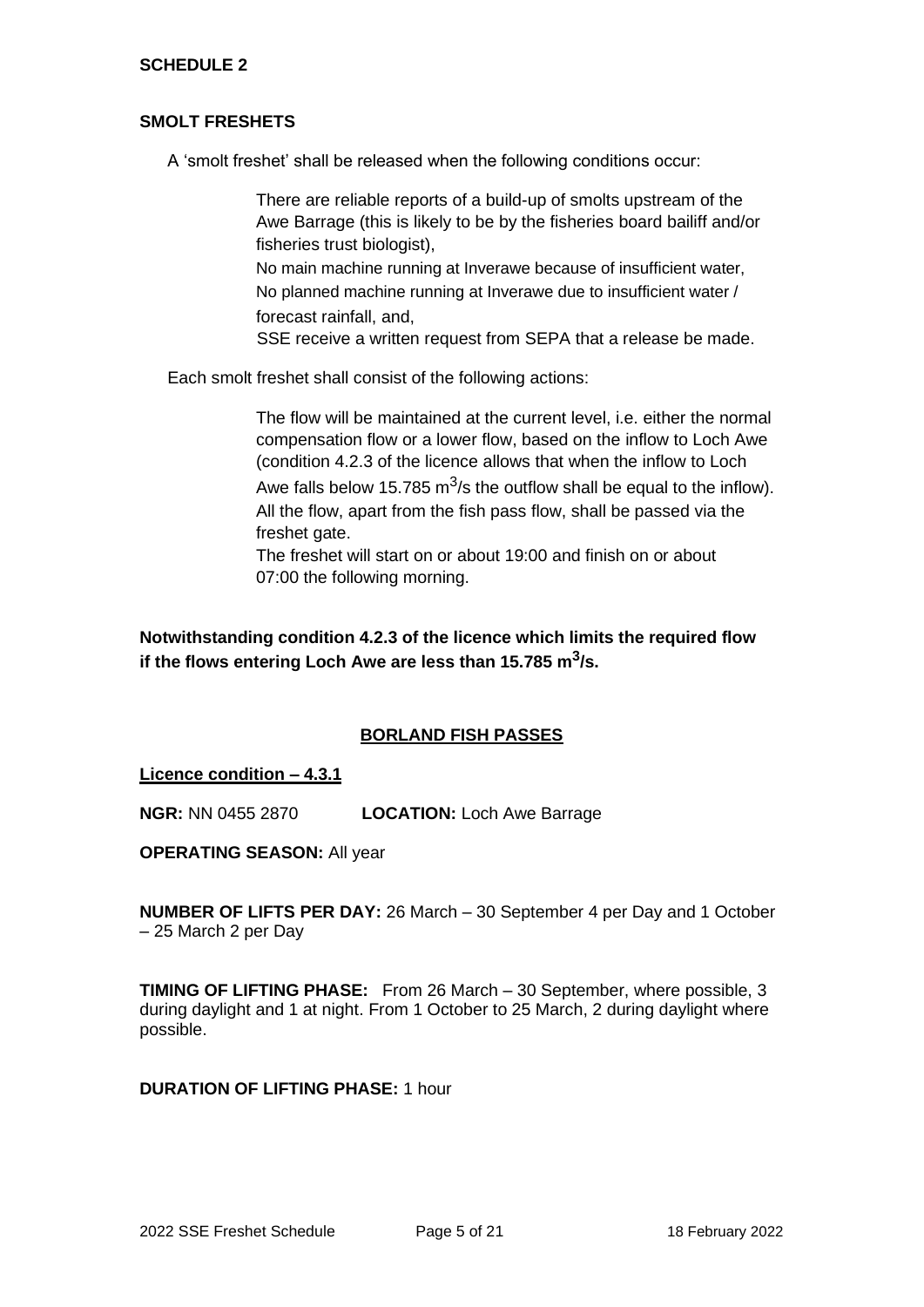### **CAR/L/1011463 V2 – Shin**

### **FRESHETS**

### **Licence condition – 3.3.3**

**NGR:** NC 3679 2029 **LOCATION:** Duchally – River Cassley

**TOTAL AVAILABLE VOLUME:** 2,864,038m<sup>3</sup>

**FRESHET SEASON:** 1 May – 30 September

**FREQUENCY:** 7 freshets per month

**FRESHETS PROFILE:** 35 releases of 81,830 m<sup>3</sup>

No more than 3 consecutive daily (24hr) freshets.

If there is insufficient water for a freshet the allocation will be carried over to next month. Released when the flows start rising.

**Licence condition – 3.3.5**

**NGR:** NC 6321 1521 **LOCATION:** Dalnessie – River Brora

**TOTAL AVAILABLE VOLUME:** 1,432,000m<sup>3</sup>

**FRESHET SEASON:** 1 April – 30 September

**FREQUENCY:** Released during periods of increased inflow.

**FRESHETS PROFILE:** 21 releases of 68.191m<sup>3</sup> where the natural flow upstream allows.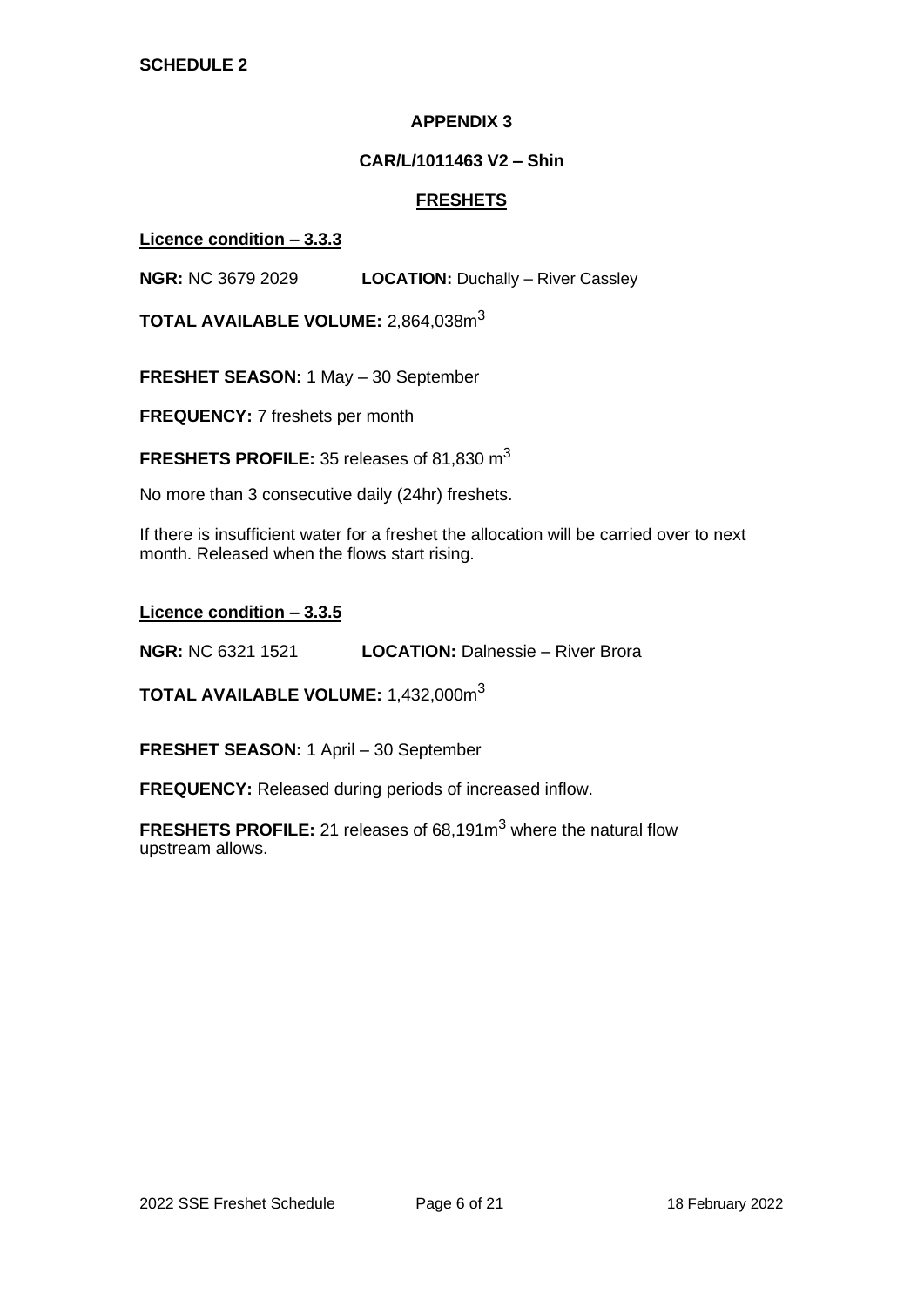# **BORLAND FISH PASSES**

### **Licence condition – 4.3.3**

**NGR:** NC 5749 0695 **LOCATION:** Lairg Dam

**OPERATING SEASON:** 1 April – 31 December (or following working day if 31 December falls on a weekend or public holiday)

**NUMBER OF LIFTS PER DAY:** At least 3 lifts per day

**TIMING OF LIFTING PHASE:** During daylight where possible

**DURATION OF LIFTING PHASE:** 1 hour

**NGR:** NC 5817 0511 **LOCATION:** Loch Shin diversion dam

**OPERATING SEASON:** 1 April – 31 December (or following working day if 31 December falls on a weekend or public holiday)

**NUMBER OF LIFTS PER DAY:** At least 3 lifts per day

**TIMING OF LIFTING PHASE:** During daylight where possible

**DURATION OF LIFTING PHASE:** 1 hour

**NGR:** NC 3680 2027 **LOCATION:** Duchally intake

**OPERATING SEASON:** 1 April – 30 November (or following working day if 30 November falls on a weekend or public holiday)

**NUMBER OF LIFTS PER DAY:** At least 3 lifts per day

**TIMING OF LIFTING PHASE:** During daylight where possible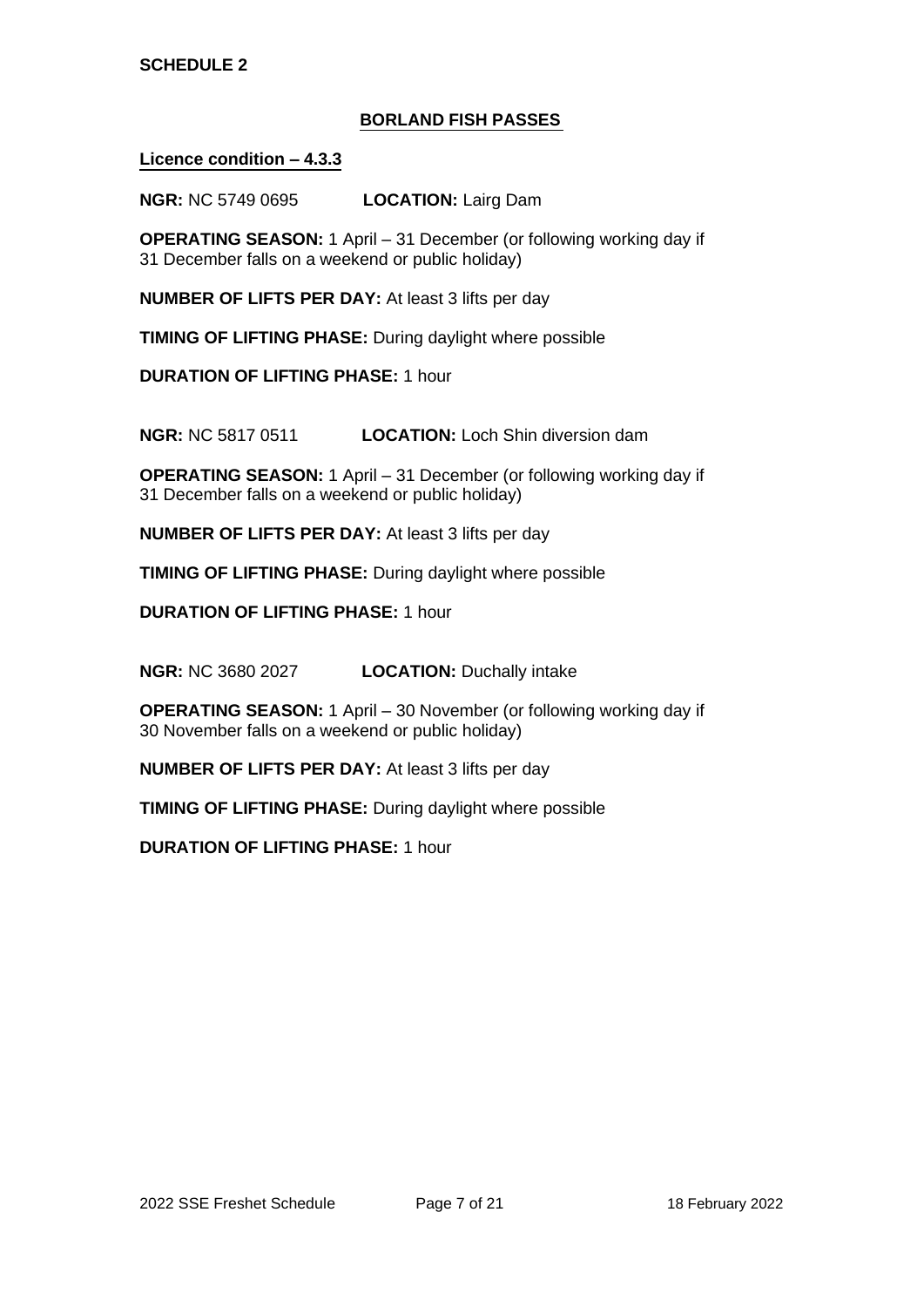## **CAR/L/1011464 V2 – Conon**

## **FRESHETS**

#### **Licence condition – 4.2.2**

**NGR:** NH 3876 5797

**LOCATION:** Luichart – River Conon

**TOTAL AVAILABLE VOLUME:** 11,592,530m<sup>3</sup> **FRESHET SEASON:** 1 June – 15 November

**FREQUENCY:** Twice per week

**FRESHETS PROFILE:** Freshet releases commence at 09:00 on Monday and continuing for 26 hours finishing at 11:00 on Tuesday, and also on Friday at 09:00 continuing for 26 hours until 11:00 on Saturday. Each freshet shall release 159,110m<sup>3</sup>. One natural spate may be counted as one freshet.

**TOTAL ALLOCATED VOLUME:** 7,637,280m<sup>3</sup>

**Licence condition – 4.2.4**

**NGR:** NH 3754 5600

**LOCATION:** Meig – River Meig

**TOTAL AVAILABLE VOLUME:** 9,887,750m<sup>3</sup>

**FRESHET SEASON:** 1 June – 31 October

**FREQUENCY:** Once per week

**FRESHETS PROFILE:** Freshet releases commence at 09:00 on Thursday continuing for 24 hours until 09:00 on Friday. Each freshet shall release a minimum of 36,000m<sup>3</sup>. One natural spate may be counted as one freshet.

**TOTAL ALLOCATED VOLUME:** 3,341,310m<sup>3</sup>

#### **ADDITIONAL NOTES**

The unallocated volumes may be considered for release here or elsewhere as part of measures to deliver the third cycle of the river basin management plan.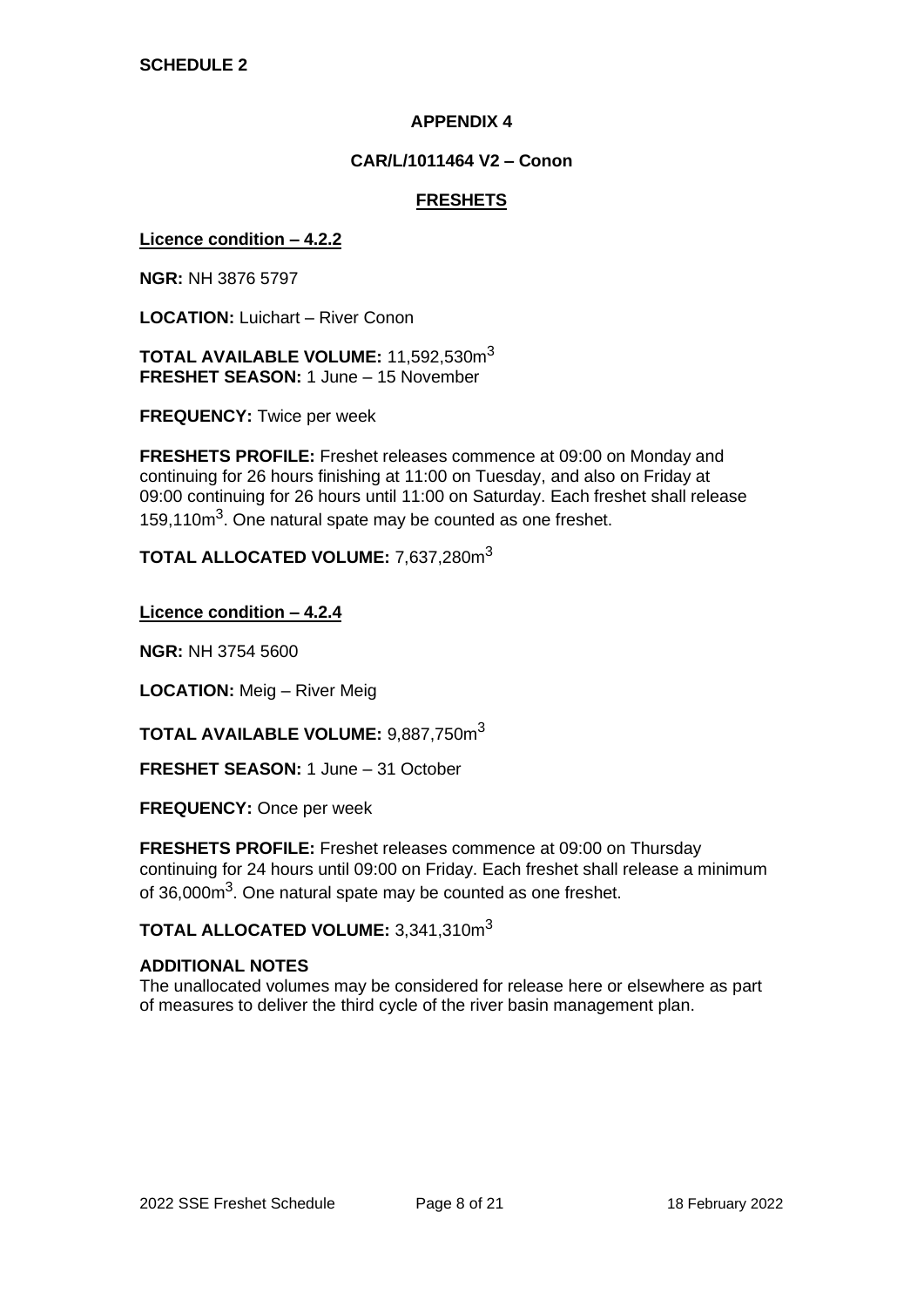### **Licence condition – 4.2.6**

The freshet volumes for the Orrin are now available on request.

**NGR:** NH 4026 5035

**LOCATION:** Orrin – River Orrin

**TOTAL AVAILABLE VOLUME:** 4,625,666 m<sup>3</sup>

**FREQUENCY:** on request

**FRESHETS PROFILE:** As required

#### **Licence condition – 4.2.9**

**NGR:** either Vaich dam NH 3461 7496 or Glascarnoch dam NH 3455 7073

**LOCATION:** Black Water

**TOTAL AVAILABLE VOLUME:** 2,618,549m<sup>3</sup>

**FREQUENCY:** on request

**FRESHETS PROFILE:** As required

### **BORLAND FISH PASSES**

**Licence condition – 4.3.3**

**NGR:** NH 3002 6148 **LOCATION:** Loch a' Chuilinn Dam

**OPERATING SEASON:** 1 July – 16 November (or following working day)

**NUMBER OF LIFTS PER DAY:** At least 2 lifts per day

**TIMING OF LIFTING PHASE:** During daylight where possible

**DURATION OF LIFTING PHASE:** 1 hour

**NGR:** NH 3881 5798 **LOCATION:** Luichart Dam

**OPERATING SEASON:** 1 May – 16 November (or following working day)

**NUMBER OF LIFTS PER DAY:** At least 2 lifts per day

**TIMING OF LIFTING PHASE:** During daylight where possible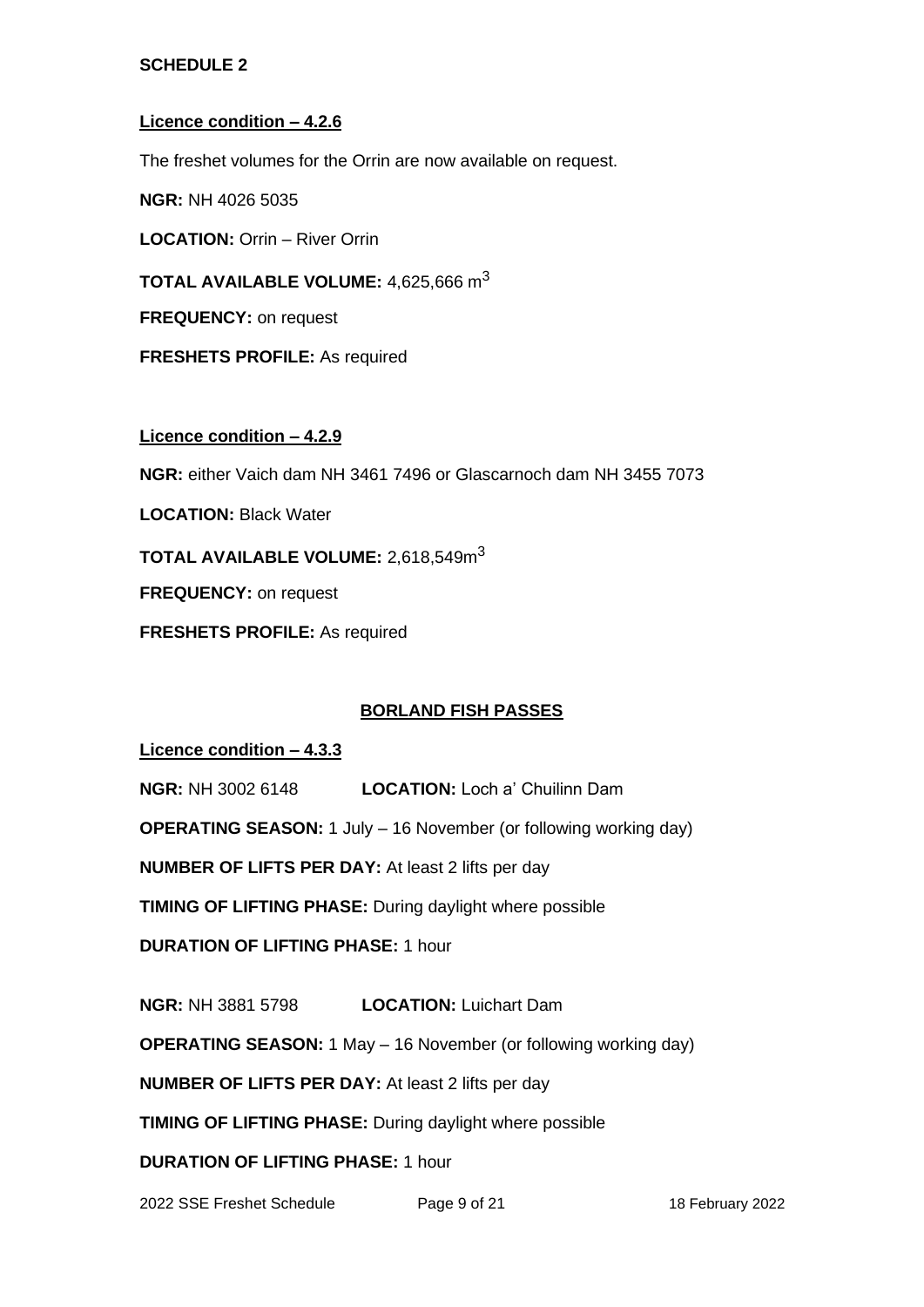**NGR:** NH 3751 5602 **LOCATION:** Meig Dam

**OPERATING SEASON:** 1 May – 16 November (or following working day)

**NUMBER OF LIFTS PER DAY:** At least 2 lifts per day

**TIMING OF LIFTING PHASE:** During daylight where possible

**DURATION OF LIFTING PHASE:** 1 hour

**NGR:** NH 4026 5035 **LOCATION:** Orrin Dam

**OPERATING SEASON:** See freshet for operation details.

#### **Additional Notes:**

The Orrin Borland lift only acts as a mechanism for downstream passage. The fish trap below covers the upstream passage.

**NGR:** NH 4462 5454 **LOCATION:** Loch Achonachie Dam

**OPERATING SEASON:** 1 April – 30 November (or following working day)

**NUMBER OF LIFTS PER DAY:** At least 2 per day

**TIMING OF LIFTING PHASE:** During daylight where possible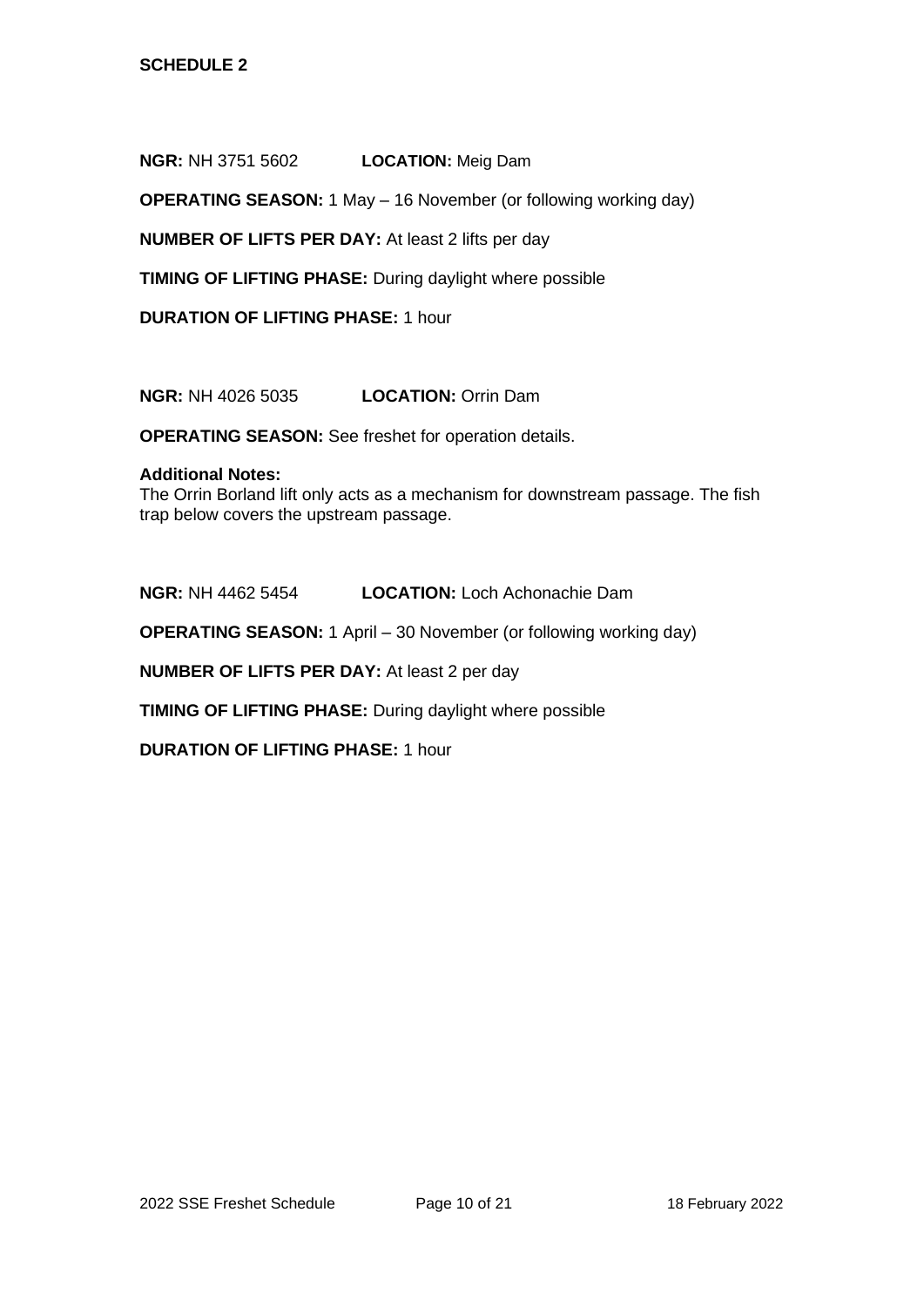#### **FISH TRAPS**

#### **Licence condition – 4.3.3**

**NGR:** NH 4041 5028

**LOCATION:** Orrin Dam

**TYPE:** Adult Fish Trap

**OPERATING SEASON:** 1 August – 30 November or other dates as agreed in writing, by exchange of emails between SEPA and SSE no less than 2 working days before the change is put into effect.

**NGR:** NH 3081 6181

**LOCATION:** Achanalt Dam

**TYPE:** Smolt Trap

**OPERATING SEASON:** 1 April – 15 June or other dates as agreed in writing, by exchange of emails between SEPA and SSE no less than 2 working days before the change is put into effect.

#### **CAR LICENCE:** CAR/L/1011873

**NGR:** NH 4285 5923

**LOCATION:** Loch na Croic

**TYPE: Adult trap** 

**OPERATING SEASON:** Unless otherwise agreed with SEPA in writing, the fish trap shall be maintained and operated to facilitate the free passage of fish at all times except during the period 1 June to 31 December inclusive, during which time screens effective for preventing the passage of adult migratory fish may be provided.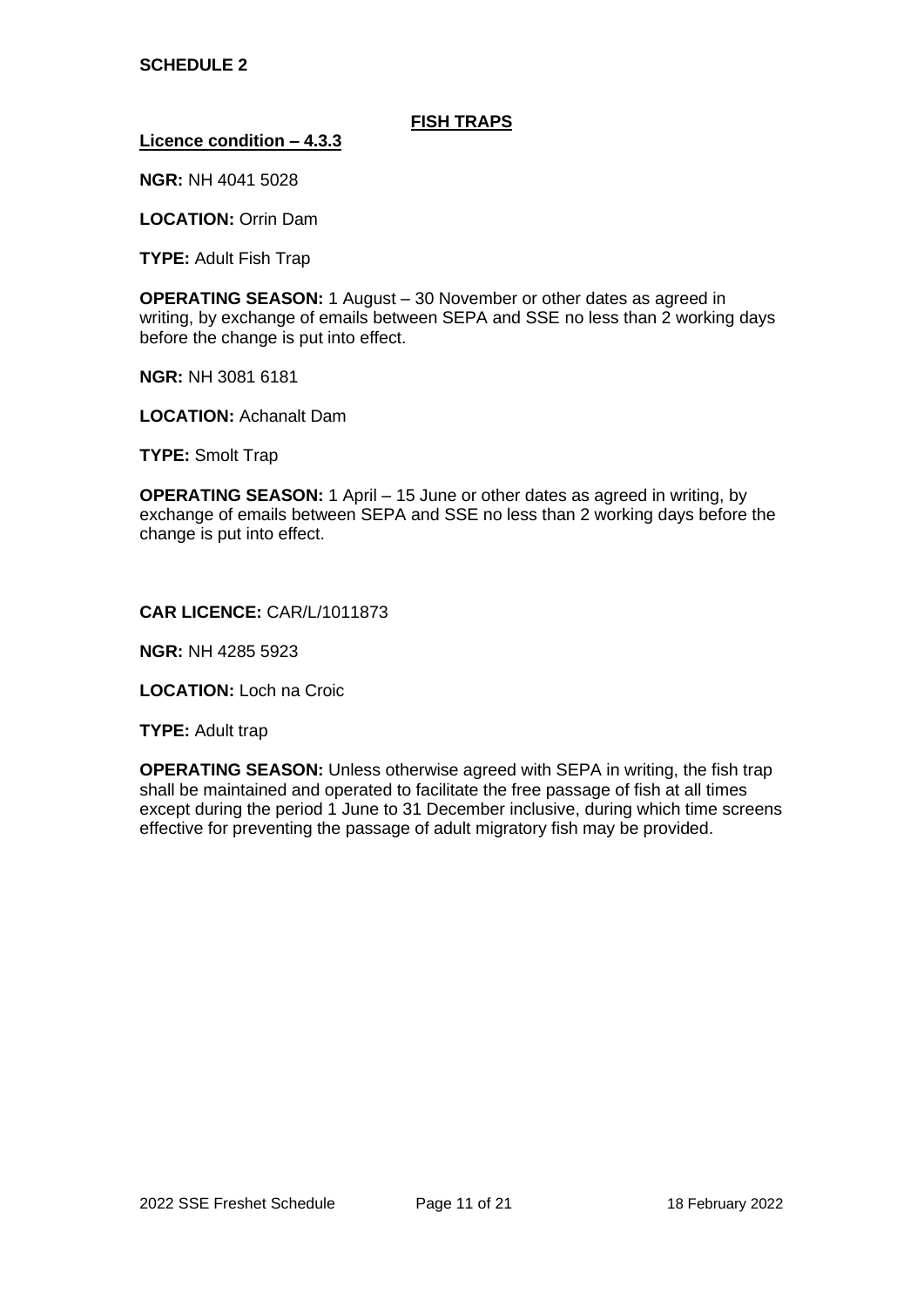## **CAR/L/1011467 V2 - Beauly**

## **FRESHETS**

### **Licence conditions – 4.2.6 & 4.2.7**

**NGR:** NH 3255 3933

**LOCATION:** Beannachran – River Farrar

**TOTAL AVAILABLE VOLUME:** 13,638,000 m<sup>3</sup> (in addition to compensation flows.)

**FREQUENCY:** To be released once per week, commencing on the first Thursday in July, on 15 occasions.

**FRESHETS PROFILE:** Freshet releases commence at 08:00 on Thursday continuing for 56 hours until 16:00 on Saturday. Each freshet shall release 910,136 m<sup>3</sup>.

**TOTAL ALLOCATED VOLUME:** 13,652,040 m<sup>3</sup> .

## **BORLAND FISH PASSES**

**Licence condition – 4.3.2**

**NGR:** NH 3257 3936 **LOCATION:** Beannachran Dam

**OPERATING SEASON:** 1 May – 30 November (or following working day)

**NUMBER OF LIFTS PER DAY:** At least 3 lifts per day

**TIMING OF LIFTING PHASE:** During daylight where possible

**DURATION OF LIFTING PHASE:** 1 hour

**NGR:** NH 4743 4365 **LOCATION:** Aigas Dam

**OPERATING SEASON:** 1 April – 30 November (or following working day)

**NUMBER OF LIFTS PER DAY:** At least 2 lifts per day

**TIMING OF LIFTING PHASE:** During daylight where possible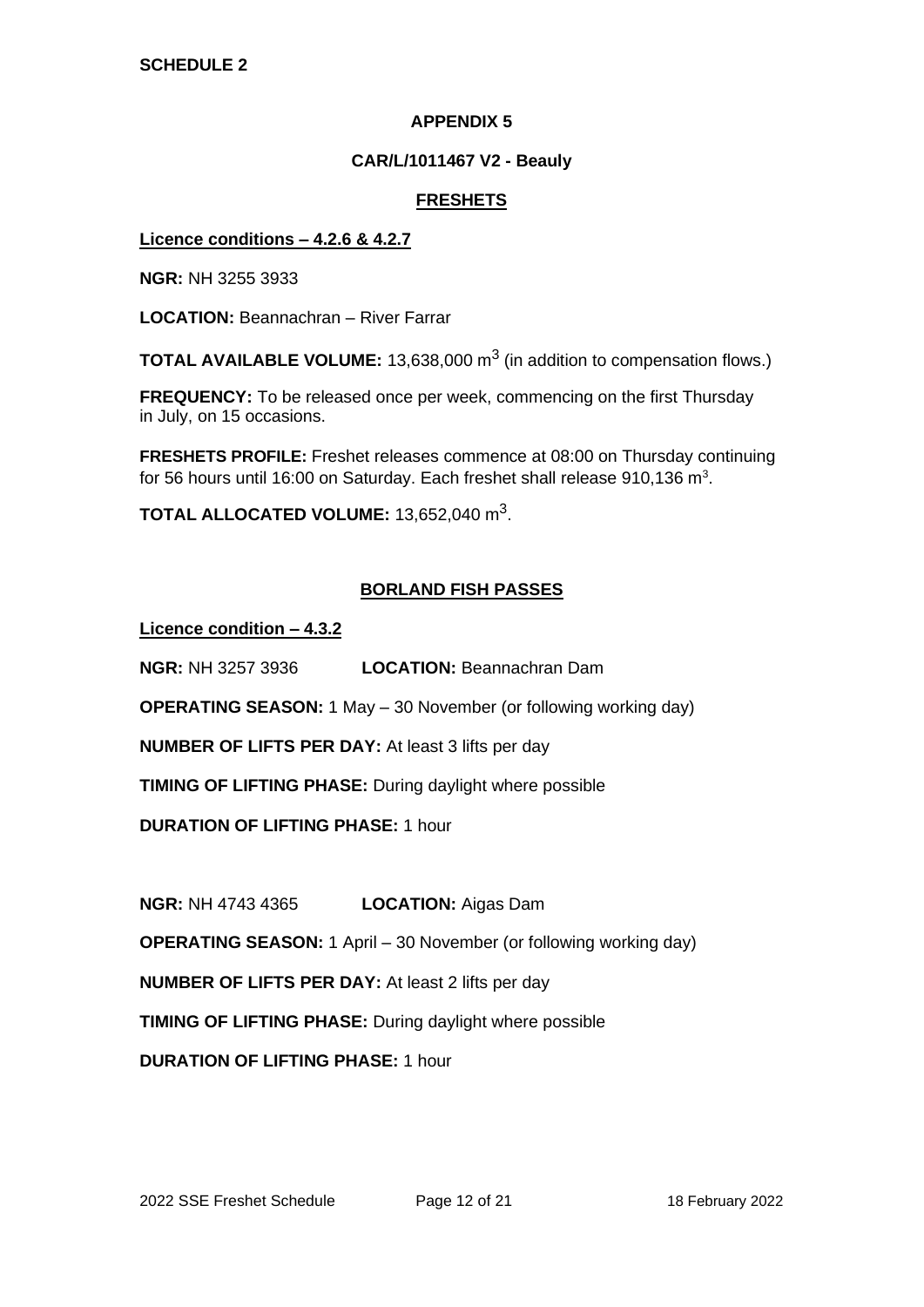**NGR:** NH 4940 4421 **LOCATION:** Kilmorack Dam

**OPERATING SEASON:** 1 April – 30 November (or following working day)

**NUMBER OF LIFTS PER DAY:** At least 2 lifts per day

**TIMING OF LIFTING PHASE:** During daylight where possible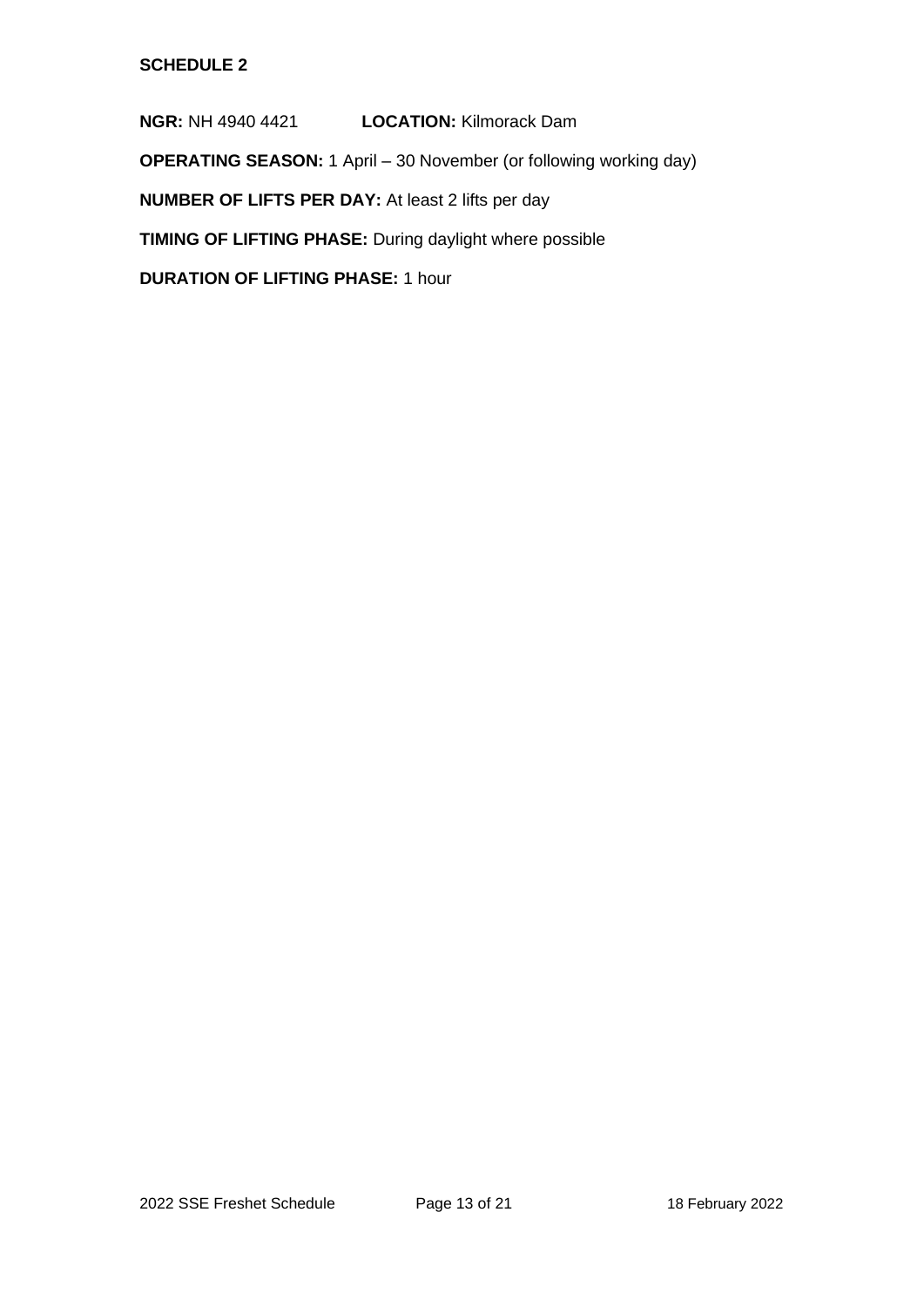#### **CAR/L/1011471 V2 - Ness**

### **FRESHETS**

#### **Licence condition – 4.2.2**

The freshet volumes for the Cluanie are not delivered at present but available on request.

**NGR:** NH 1845 0981

**LOCATION:** Cluanie – River Moriston

**TOTAL AVAILABLE VOLUME:** 8,000,960 m<sup>3</sup>

**Licence condition – 4.2.5**

**NGR:** NH 3572 1565 **LOCATION:** Dundreggan (River Moriston)

**TOTAL AVAILABLE VOLUME:** 43,778,866 m<sup>3</sup>

**FRESHET SEASON:** 1 May - 31 October

**FREQUENCY:** Once per week

**FRESHETS PROFILE:** Freshet releases commence at 11:00 on Tuesday continuing for 29 hours until 16:00 on Wednesday.

Except for weeks beginning 16 May, 30 May, 04 July, 25 July, 8 August, 15 August, 22 August, and 05 September when the freshets shall be released as follows:

Saturday 21 May starting at 05:00 continuing for 29 hours until 10:00 on Sunday. Saturday 04 June starting at 09:00 continuing for 29 hours until 14:00 on Sunday. Saturday 09 July starting at 09:00 continuing for 29 hours until 14:00 on Sunday. Saturday 30 July starting at 10:00 continuing for 32 hours until 18:00 on Sunday. Saturday 13 August starting at 09:00 continuing for 29 hours until 14:00 on Sunday. Saturday 20 August starting at 09:00 continuing for 29 hours until 14:00 on Sunday. Saturday 27 August starting at 09:00 continuing for 29 hours until 14:00 on Sunday. Saturday 10 September starting at 05:00 continuing for 29 hours until 10:00 on Sunday.

Each freshet shall release a minimum of 736,467  $m<sup>3</sup>$ 

**NATURAL SPATES:** The freshets at Dundreggan take into account natural spates and count one natural spate as one freshet.

**TOTAL ALLOCATED VOLUME:** 19,884,609 m<sup>3</sup>

2022 SSE Freshet Schedule Page 14 of 21 18 February 2022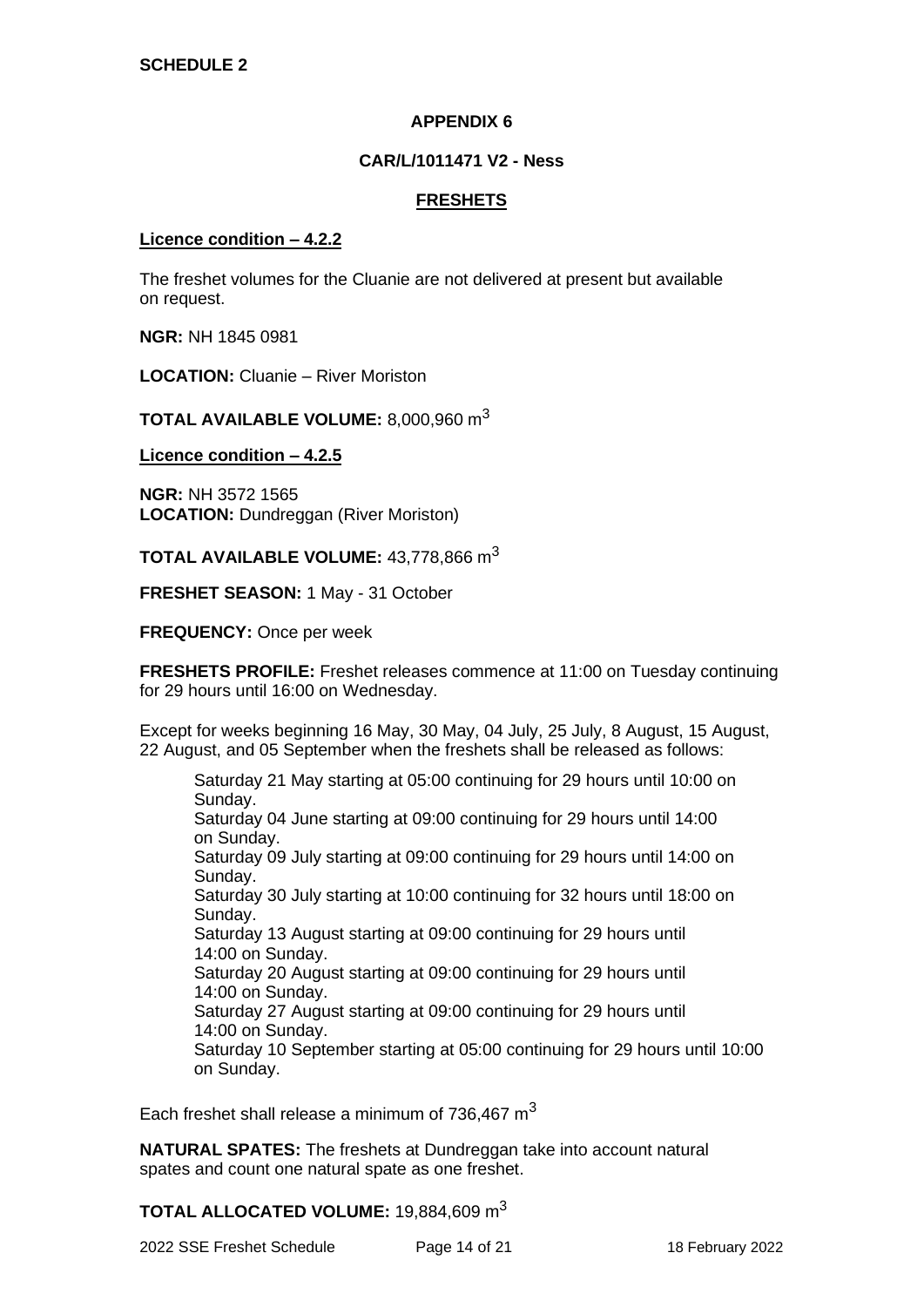**Licence condition – 4.2.8**

**NGR:** NH 2759 0202

**LOCATION:** Garry (Invergarry)

# **TOTAL AVAILABLE VOLUME:** 27,640,239 m<sup>3</sup>

**FRESHETS PROFILE:** Freshet release commences at 08:00 on the stated day and continuing for 20 hours until 04:00 on the following day. Each freshet shall release a volume of 684,225 m<sup>3</sup> and 40 such freshets shall be released per annum as per the table below. Except freshets delivered on the Saturday 16 July and Sunday 11 September which will commence at 06:00 and continue for 13 hours until 19:00 releasing 444,746 m<sup>3</sup>.

# **TOTAL ALLOCATED VOLUME:** 27,369,000 m<sup>3</sup>

| <b>No</b>               | <b>DAY</b> | <b>DATE</b>     | <b>MONTH</b> |
|-------------------------|------------|-----------------|--------------|
| 1                       | Thursday   | 24              | March        |
| $\overline{\mathbf{2}}$ | Thursday   | 31              | March        |
| 3                       | Thursday   | 07              | April        |
| $\overline{\mathbf{4}}$ | Thursday   | 14              | April        |
| $\overline{5}$          | Saturday   | $\overline{16}$ | April        |
| $6\phantom{1}6$         | Thursday   | $\overline{21}$ | April        |
|                         | Friday     | $\overline{22}$ | April        |
| 8                       | Thursday   | 28              | April        |
| $\overline{9}$          | Thursday   | 05              | May          |
| 10                      | Thursday   | 12              | May          |
| 11                      | Friday     | 13              | May          |
| 12                      | Saturday   | 21              | May          |
| 13                      | Thursday   | 26              | May          |
| 14                      | Thursday   | 02              | June         |
| 15                      | Thursday   | 09              | June         |
| 16                      | Thursday   | 16              | June         |
| 17                      | Thursday   | 23              | June         |
| 18                      | Thursday   | 30              | June         |
| 19                      | Saturday   | 02              | July         |
| 20                      | Thursday   | 07              | July         |
| 21                      | Saturday   | 09              | July         |
| 22                      | Thursday   | $\overline{14}$ | July         |
| 23                      | Saturday   | 16              | July         |
| 24                      | Thursday   | 21              | July         |
| 25                      | Thursday   | 28              | July         |
| 26                      | Saturday   | 30              | July         |
| 27                      | Thursday   | 04              | August       |
| 28                      | Thursday   | 11              | August       |
| 29                      | Saturday   | 13              | August       |
| 30                      | Thursday   | 18              | August       |
| 31                      | Thursday   | 25              | August       |
| 32                      | Saturday   | $\overline{27}$ | August       |
| 33                      | Thursday   | 01              | September    |
| 34                      | Sunday     | $\overline{11}$ | September    |
| 35                      | Thursday   | 15              | September    |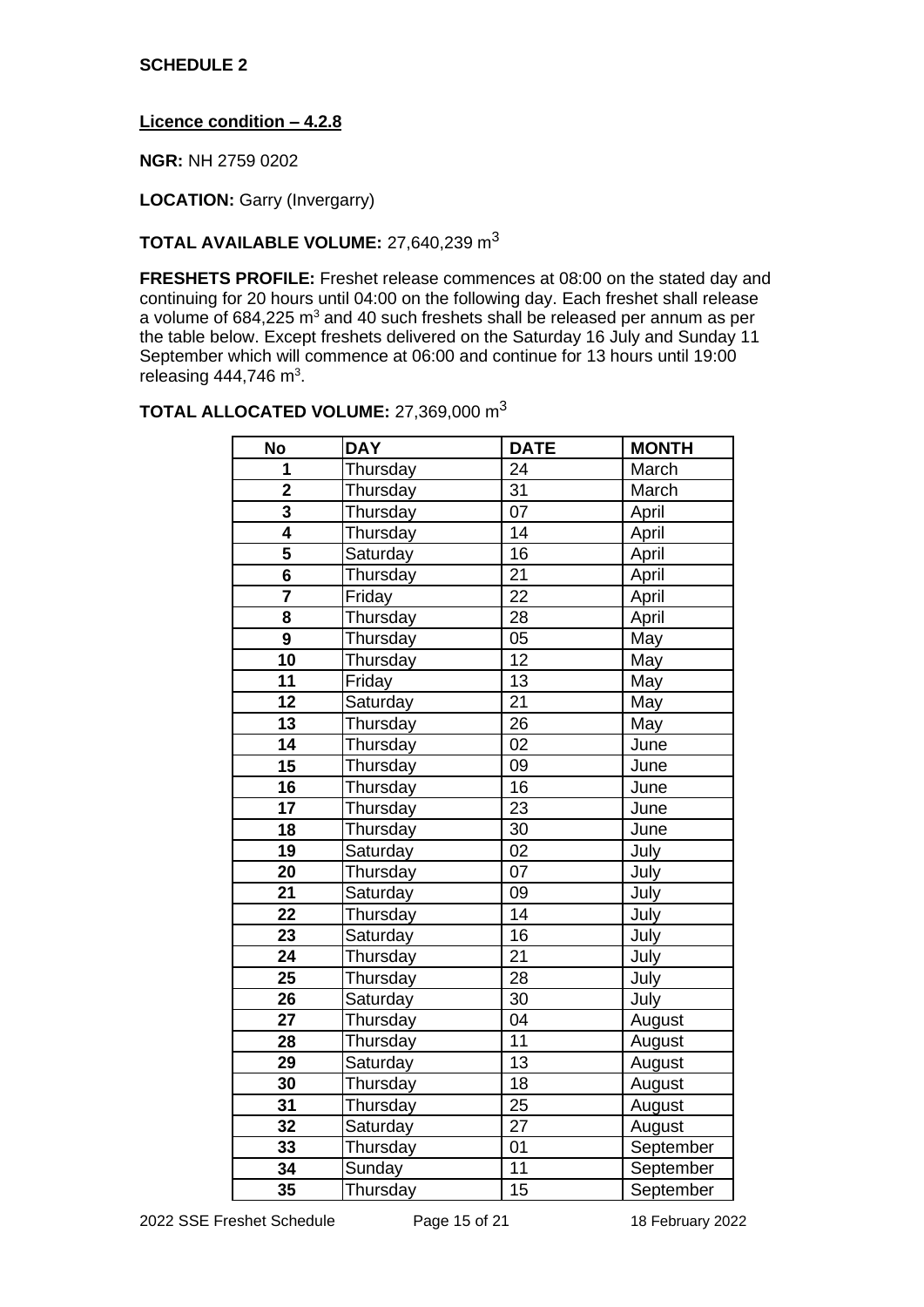| 36 | Thursday | າາ | September |
|----|----------|----|-----------|
| 37 | Thursday | 29 | September |
| 38 | Thursday | 06 | October   |
| 39 | Thursday | 13 | October   |
| 40 | hursday  | חר | October   |

# **BORLAND FISH PASSES**

**Licence condition – 4.3.5**

**NGR:** NH 2760 0203 **LOCATION:** Invergarry Dam

**OPERATING SEASON:** 1 March – 30 November (or following working day)

**NUMBER OF LIFTS PER DAY:** At least 3 per day

**TIMING OF LIFTING PHASE:** During daylight where possible

**DURATION OF LIFTING PHASE:** 1 hour

**NGR: NH 3574 1562 LOCATION: Dundreggan Dam** 

**OPERATING SEASON:** 1 March – 30 November (or following working day)

**NUMBER OF LIFTS PER DAY:** At least 3 per day

**TIMING OF LIFTING PHASE:** During daylight where possible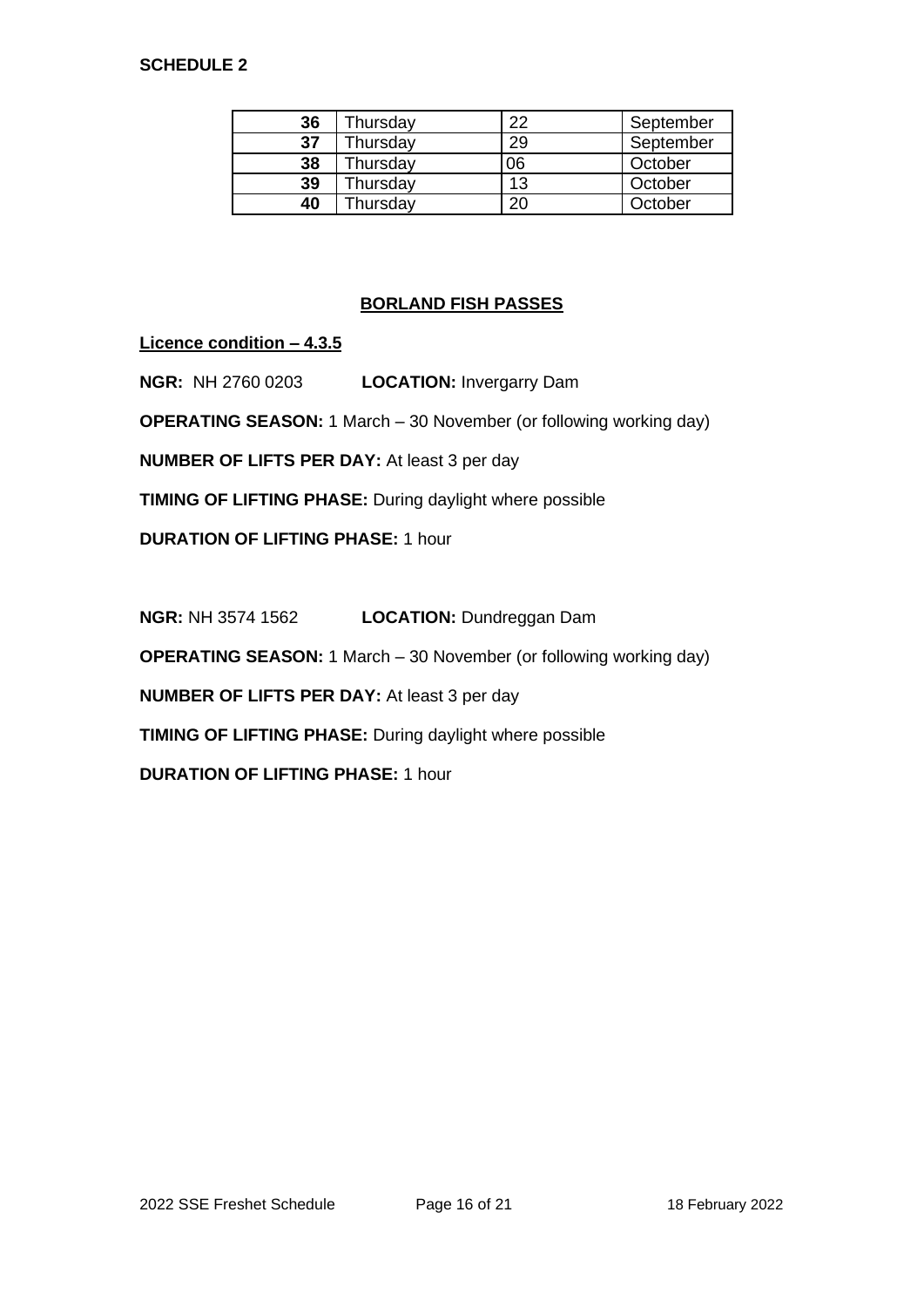## **CAR/L/1011485 V2 - Tummel**

## **FRESHETS**

#### **Licence condition – 4.2.5**

The freshet volumes for Errochty are currently used to supplement the compensation flows.

### **Licence condition – 4.2.10**

**NGR:** NN 7215 5912 **LOCATION:** Dunalastair

**TOTAL AVAILABLE VOLUME:** 20,454,000 m<sup>3</sup> (including the compensation flow)

**FRESHET SEASON:** From June to November

**FREQUENCY:** 15 releases to meet the above volume.

| No.            | Day       | <b>Start Date</b> | <b>Month</b> |
|----------------|-----------|-------------------|--------------|
| 1              | Wednesday | 01                | June         |
| $\overline{2}$ | Friday    | 10                | June         |
| $\overline{3}$ | Wednesday | 22                | June         |
| $\overline{4}$ | Monday    | 04                | July         |
| 5              | Friday    | 15                | July         |
| 6              | Monday    | 25                | July         |
| $\overline{7}$ | Wednesday | 03                | August       |
| 8              | Friday    | 12                | August       |
| 9              | Wednesday | 24                | August       |
| 10             | Monday    | 05                | September    |
| 11             | Friday    | 16                | September    |
| 12             | Monday    | 26                | September    |
| 13             | Wednesday | 05                | October      |
| 14             | Monday    | 17                | October      |
| 15             | Friday    | 28                | October      |

**FRESHETS PROFILE:** Freshet releases commence at 14:00 on the stated day continuing for 47 hours until 13:00 on day three. Each freshet shall release 811,500 m<sup>3</sup>.

**TOTAL ALLOCATED VOLUME:** 12,172,500 m<sup>3</sup>/day (in addition to the compensation flow)

### **Licence condition – 4.2.13**

**NGR:** NN 8843 6027 **LOCATION:** Clunie – River Tummel

**TOTAL AVAILABLE VOLUME:** 14,320,190 m<sup>3</sup>

2022 SSE Freshet Schedule Page 17 of 21 18 February 2022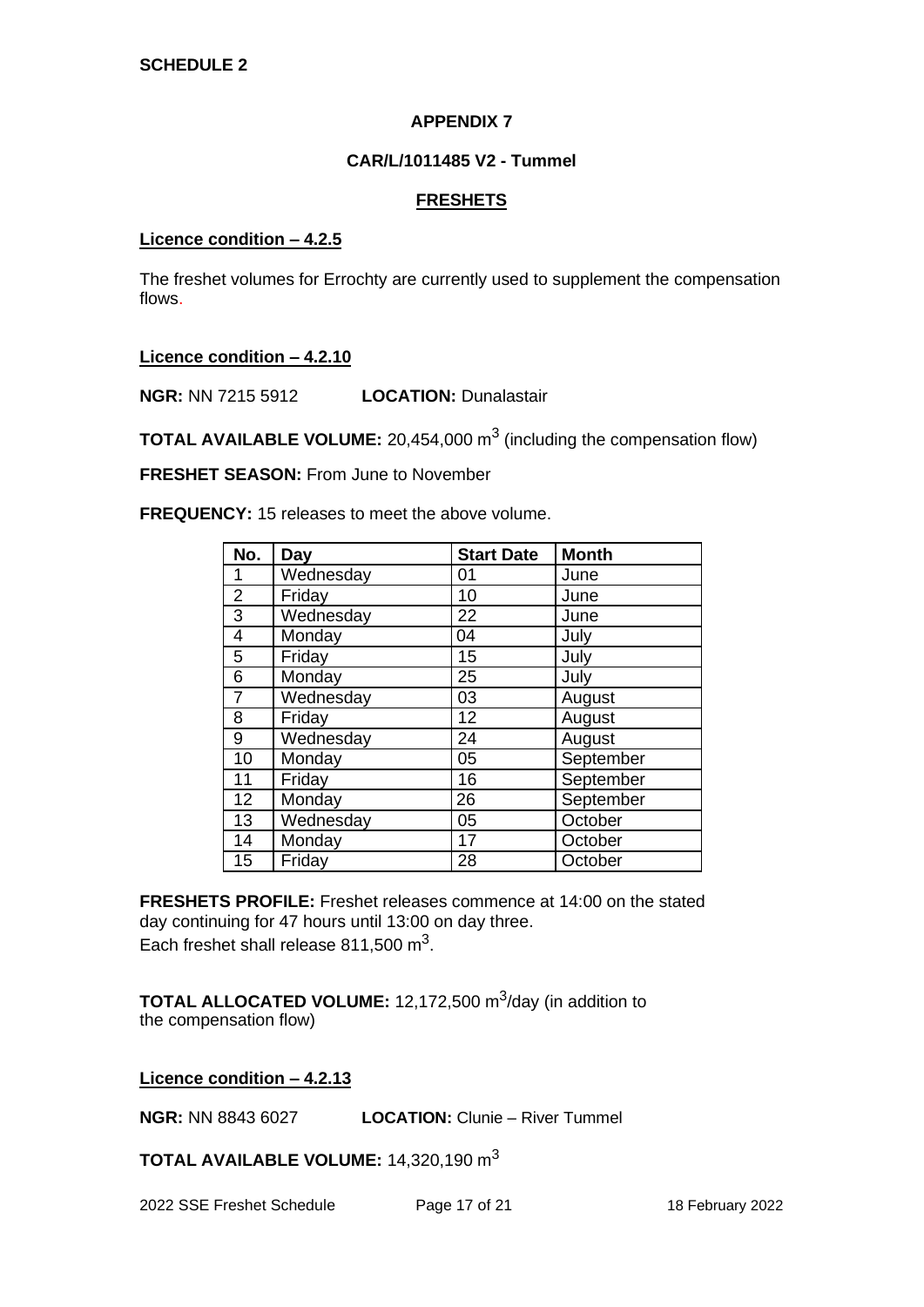# **FRESHET SEASON:** 1 June – 30 September

**FRESHETS PROFILE:** Freshets shall be released weekly and shall commence at 16:00 on Friday continuing for 64 hours until 08:00 on Monday. Each freshet shall release 976,896 m $^3$ .

**TOTAL ALLOCATED VOLUME:** 14,653,440 m<sup>3</sup>

# **BORLAND FISH PASSES**

**Licence condition – 4.3.5**

**NGR:** NN 4607 5680 **LOCATION:** Loch Eigheach dam

**OPERATING SEASON:** 1 March – 15 May (or following working day) – on flow through settings 16 May – 30 November (or following working day) – on lift cycle settings

**NUMBER OF LIFTS PER DAY:** At least 3 per day

**TIMING OF LIFTING PHASE:** During daylight where possible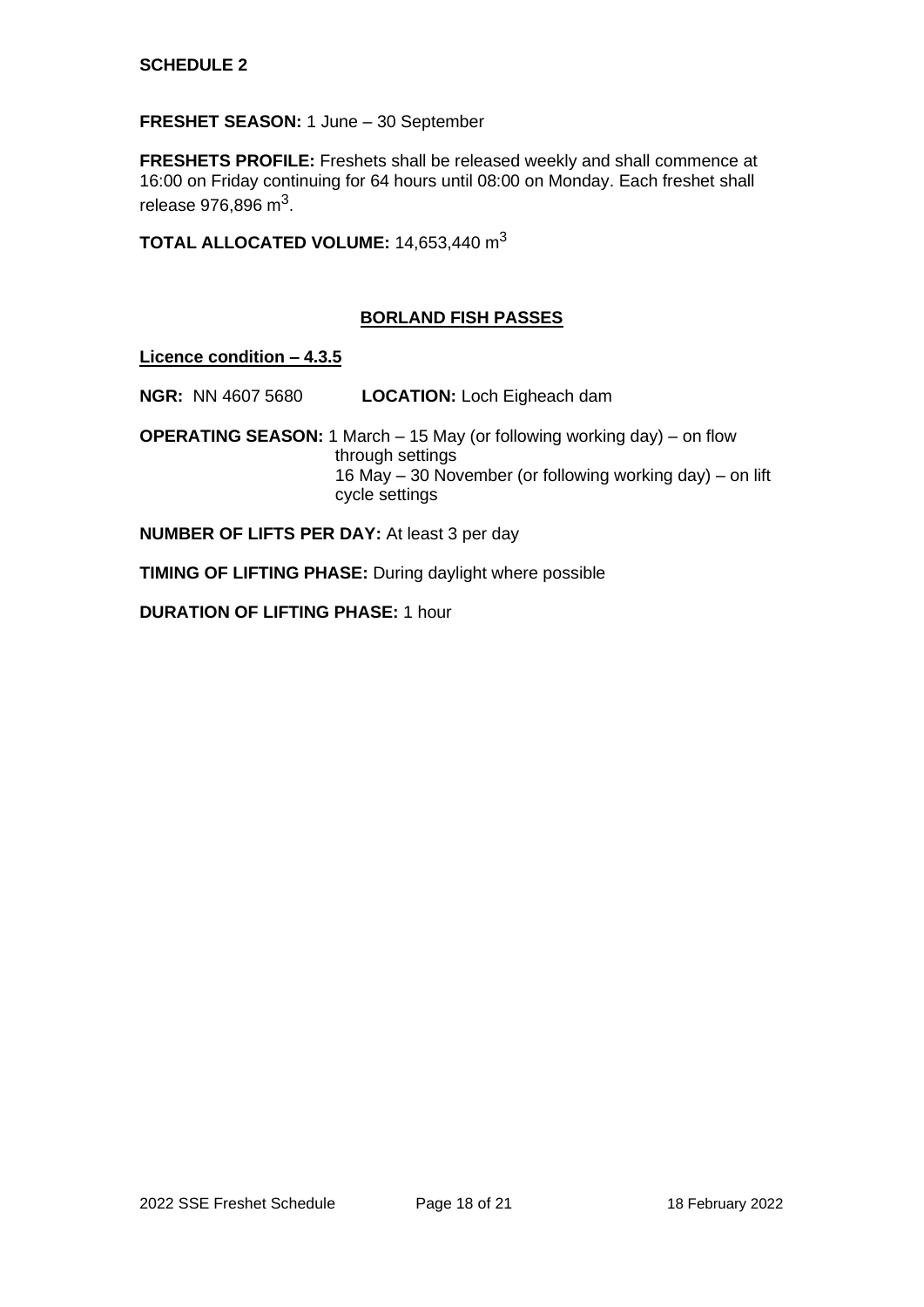#### **CAR/L/1011854 V2 - Shira**

### **FRESHETS**

#### **Licence condition – 4.2.2**

**NGR:** NN 1274 1350 **LOCATION:** River Shira

**TOTAL AVAILABLE VOLUME:** 2,909,499 m<sup>3</sup>

**FRESHET SEASON:** Freshet releases commence on the first Monday in June and continue every second Monday thereafter until a total of eight releases has been made. Freshets must achieve a minimum flow in the River Shira of 204,574m3 for 48 hours at the above NGR.

**FRESHETS PROFILE:** Freshet releases commence on Monday at 10:00 continuing for 48 hours until 09:00 on Wednesday. Each freshet shall release 363,688 m<sup>3</sup>.

**TOTAL ALLOCATED VOLUME:** 2,909,504 m<sup>3</sup>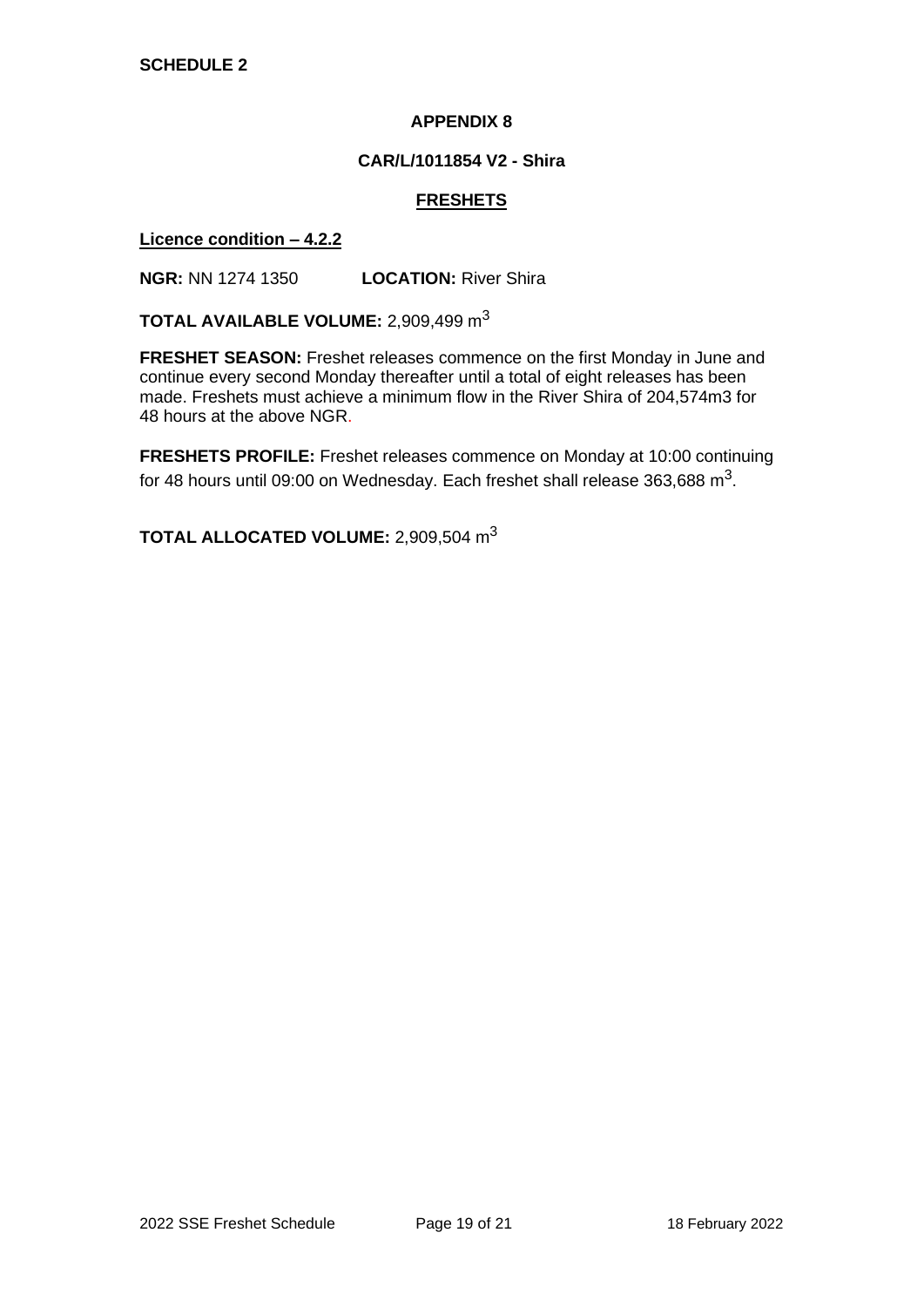## **CAR/L/1011896 V2 - Kingairloch**

# **FRESHETS**

## **Licence condition – 4.2.2**

**NGR:** NM 8102 5469 **LOCATION:** Kingairloch – Loch Uisge Dam

**TOTAL AVAILABLE VOLUME:** 64,800 m<sup>3</sup> (including the compensation flow)

**FRESHET SEASON:** 1 May to 31 August

**FREQUENCY:** 3 per month for a total of 12 freshets.

**FRESHETS PROFILE:** Each freshet shall last for 10 hours and shall release a volume of 4,320 m $^3$ .

**NATURAL SPATES:** Spill from the dam counts towards the freshet volume.

**TOTAL ALLOCATED VOLUME:** 51,840 m<sup>3</sup> (in addition to the compensation flow)